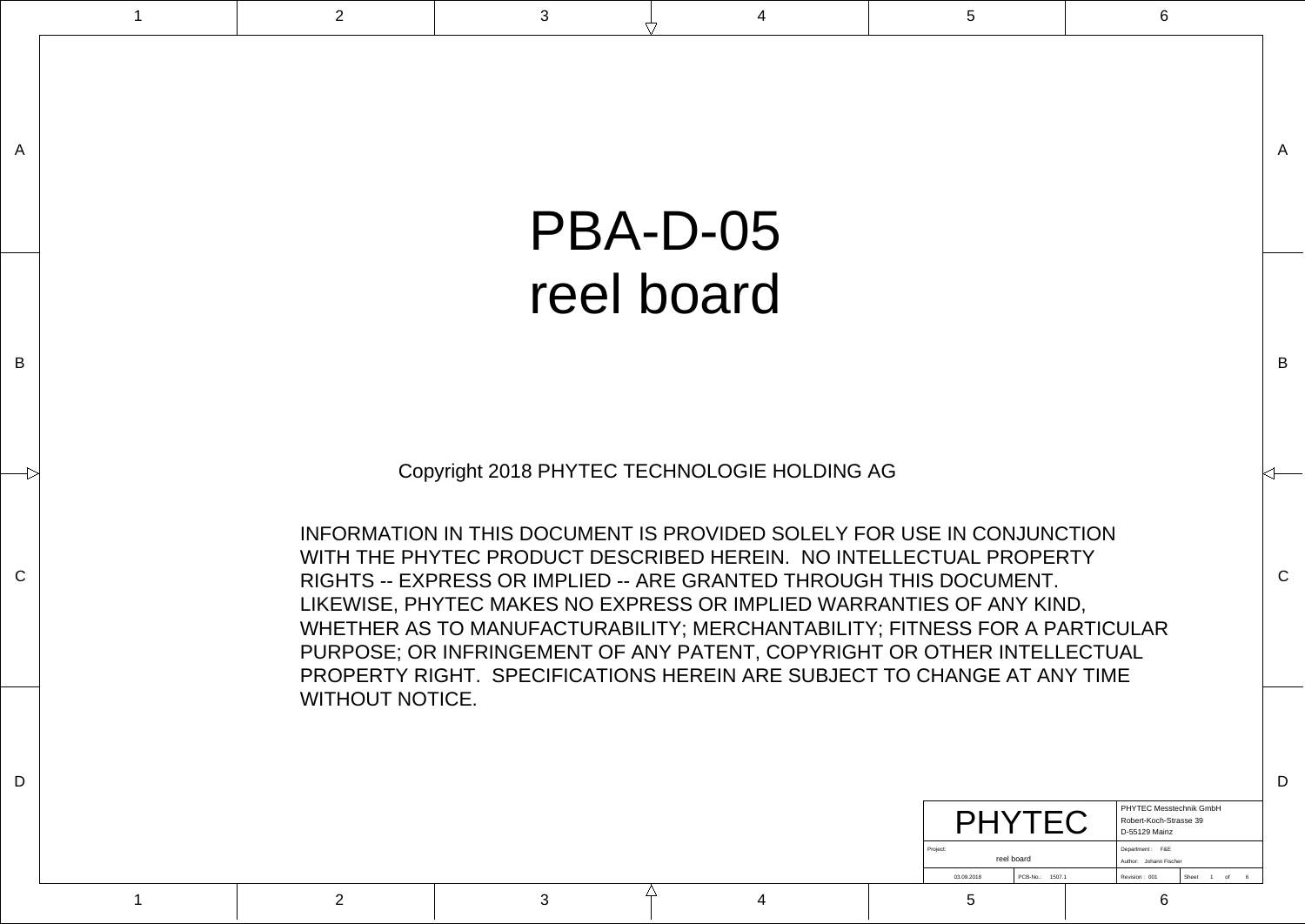<span id="page-1-74"></span><span id="page-1-73"></span><span id="page-1-72"></span><span id="page-1-71"></span><span id="page-1-70"></span><span id="page-1-69"></span><span id="page-1-68"></span><span id="page-1-67"></span><span id="page-1-66"></span><span id="page-1-65"></span><span id="page-1-64"></span><span id="page-1-63"></span><span id="page-1-62"></span><span id="page-1-61"></span><span id="page-1-60"></span><span id="page-1-59"></span><span id="page-1-58"></span><span id="page-1-57"></span><span id="page-1-56"></span><span id="page-1-55"></span><span id="page-1-54"></span><span id="page-1-53"></span><span id="page-1-52"></span><span id="page-1-51"></span><span id="page-1-50"></span><span id="page-1-49"></span><span id="page-1-48"></span><span id="page-1-47"></span><span id="page-1-46"></span><span id="page-1-45"></span><span id="page-1-44"></span><span id="page-1-43"></span><span id="page-1-42"></span><span id="page-1-41"></span><span id="page-1-40"></span><span id="page-1-39"></span><span id="page-1-38"></span><span id="page-1-37"></span><span id="page-1-36"></span><span id="page-1-35"></span><span id="page-1-34"></span><span id="page-1-33"></span><span id="page-1-32"></span><span id="page-1-31"></span><span id="page-1-30"></span><span id="page-1-29"></span><span id="page-1-28"></span><span id="page-1-27"></span><span id="page-1-26"></span><span id="page-1-25"></span><span id="page-1-24"></span><span id="page-1-23"></span><span id="page-1-22"></span><span id="page-1-21"></span><span id="page-1-20"></span><span id="page-1-19"></span><span id="page-1-18"></span><span id="page-1-17"></span><span id="page-1-16"></span><span id="page-1-15"></span><span id="page-1-14"></span><span id="page-1-13"></span><span id="page-1-12"></span><span id="page-1-11"></span><span id="page-1-10"></span><span id="page-1-9"></span><span id="page-1-8"></span><span id="page-1-7"></span><span id="page-1-6"></span><span id="page-1-5"></span><span id="page-1-4"></span><span id="page-1-3"></span><span id="page-1-2"></span><span id="page-1-1"></span><span id="page-1-0"></span>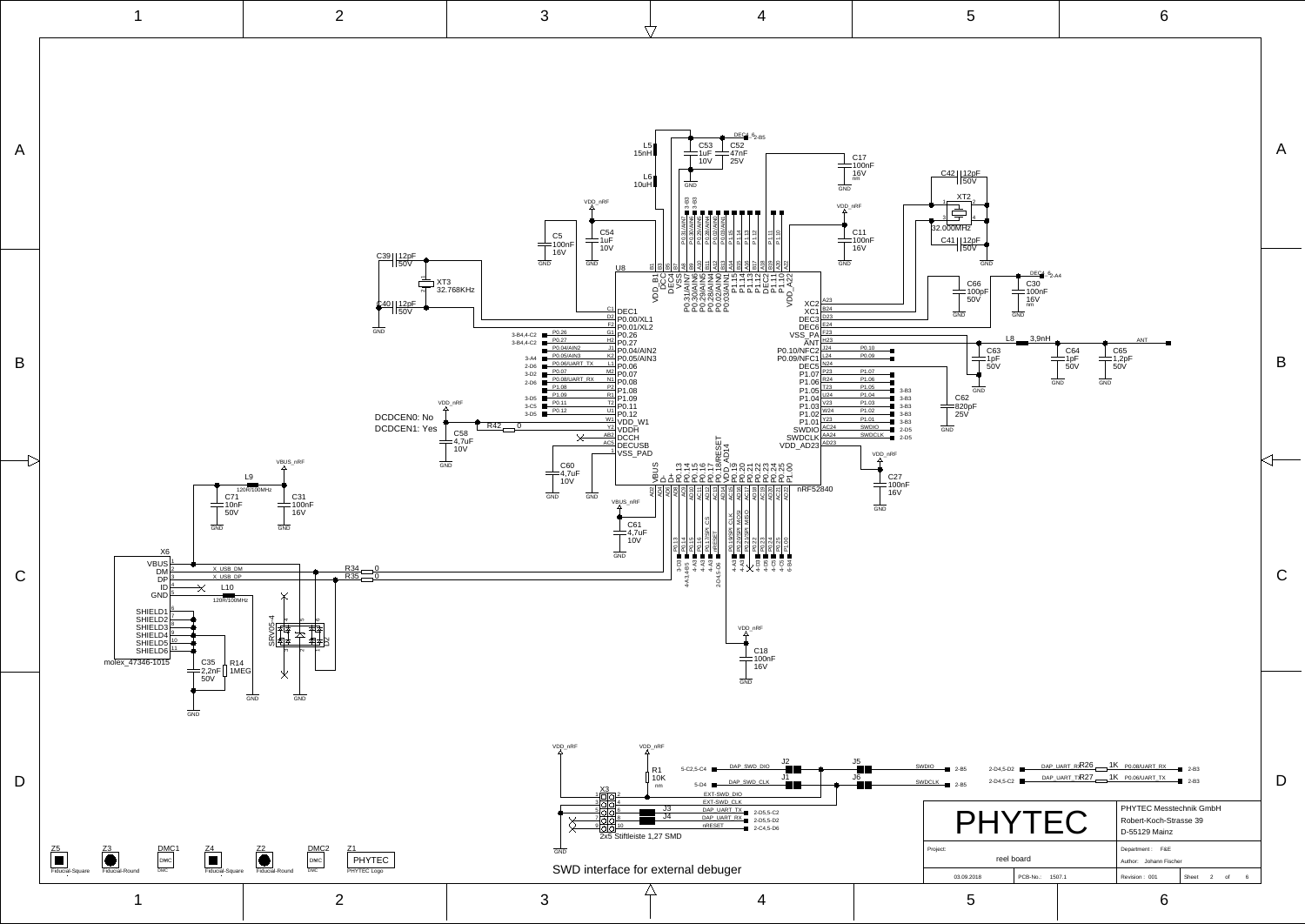<span id="page-2-22"></span><span id="page-2-21"></span><span id="page-2-18"></span><span id="page-2-16"></span><span id="page-2-12"></span><span id="page-2-3"></span>

<span id="page-2-11"></span><span id="page-2-2"></span>

|                        |          | PHYTEC Messtechnik GmbH<br>Robert-Koch-Strasse 39<br>D-55129 Mainz |               |       |   |    |   |  |
|------------------------|----------|--------------------------------------------------------------------|---------------|-------|---|----|---|--|
| Project:<br>reel board |          | Department: F&E<br>Johann Fischer<br>Author:                       |               |       |   |    |   |  |
| 03.09.2018             | PCB-No.: | 1507.1                                                             | Revision: 001 | Sheet | 3 | of | 6 |  |
|                        |          |                                                                    |               |       |   |    |   |  |

C

B

A

<span id="page-2-31"></span><span id="page-2-30"></span><span id="page-2-28"></span><span id="page-2-27"></span><span id="page-2-26"></span><span id="page-2-25"></span><span id="page-2-24"></span><span id="page-2-23"></span><span id="page-2-20"></span><span id="page-2-19"></span><span id="page-2-17"></span><span id="page-2-15"></span><span id="page-2-14"></span><span id="page-2-13"></span><span id="page-2-10"></span><span id="page-2-9"></span><span id="page-2-7"></span><span id="page-2-5"></span><span id="page-2-4"></span><span id="page-2-1"></span><span id="page-2-0"></span>

red

D3<br>⊣∠/4

<span id="page-2-29"></span><span id="page-2-8"></span><span id="page-2-6"></span>

| 2       |  |
|---------|--|
| green   |  |
| 3       |  |
| RGB-PEB |  |
|         |  |
|         |  |
|         |  |

VDD\_nRF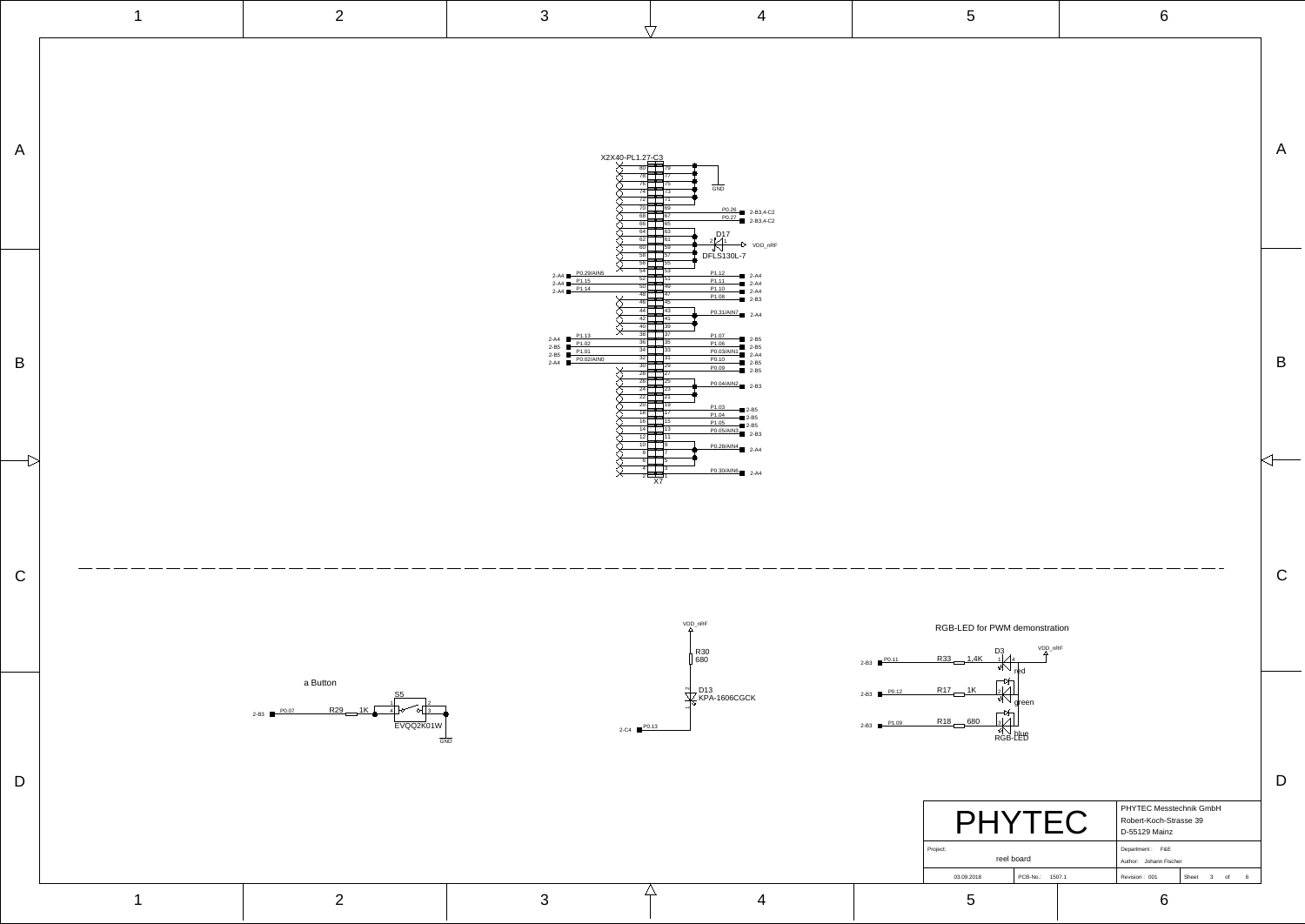C

B

 $\overline{\overline{C}}$ 

<span id="page-3-12"></span>A

<span id="page-3-23"></span><span id="page-3-22"></span>

D

C

B

A



<span id="page-3-31"></span><span id="page-3-27"></span><span id="page-3-2"></span>Humidity and Temperature Sensor, Slave Address 0x43 Follow HDC1010 Layout and Assembly Guideline

<span id="page-3-18"></span>

<span id="page-3-30"></span><span id="page-3-28"></span><span id="page-3-26"></span><span id="page-3-24"></span><span id="page-3-3"></span>Proximity, RGB and Gesture Sensor
, Slave Address 0x29



<span id="page-3-21"></span><span id="page-3-20"></span><span id="page-3-19"></span><span id="page-3-16"></span><span id="page-3-15"></span><span id="page-3-14"></span><span id="page-3-13"></span><span id="page-3-9"></span><span id="page-3-8"></span><span id="page-3-7"></span><span id="page-3-6"></span><span id="page-3-5"></span><span id="page-3-4"></span><span id="page-3-1"></span><span id="page-3-0"></span>

Cut J19 and J20 to disconnect HDC1010 and APDS-9960 from the I2C bus.

<span id="page-3-29"></span><span id="page-3-25"></span><span id="page-3-17"></span><span id="page-3-11"></span><span id="page-3-10"></span>![](_page_3_Figure_1.jpeg)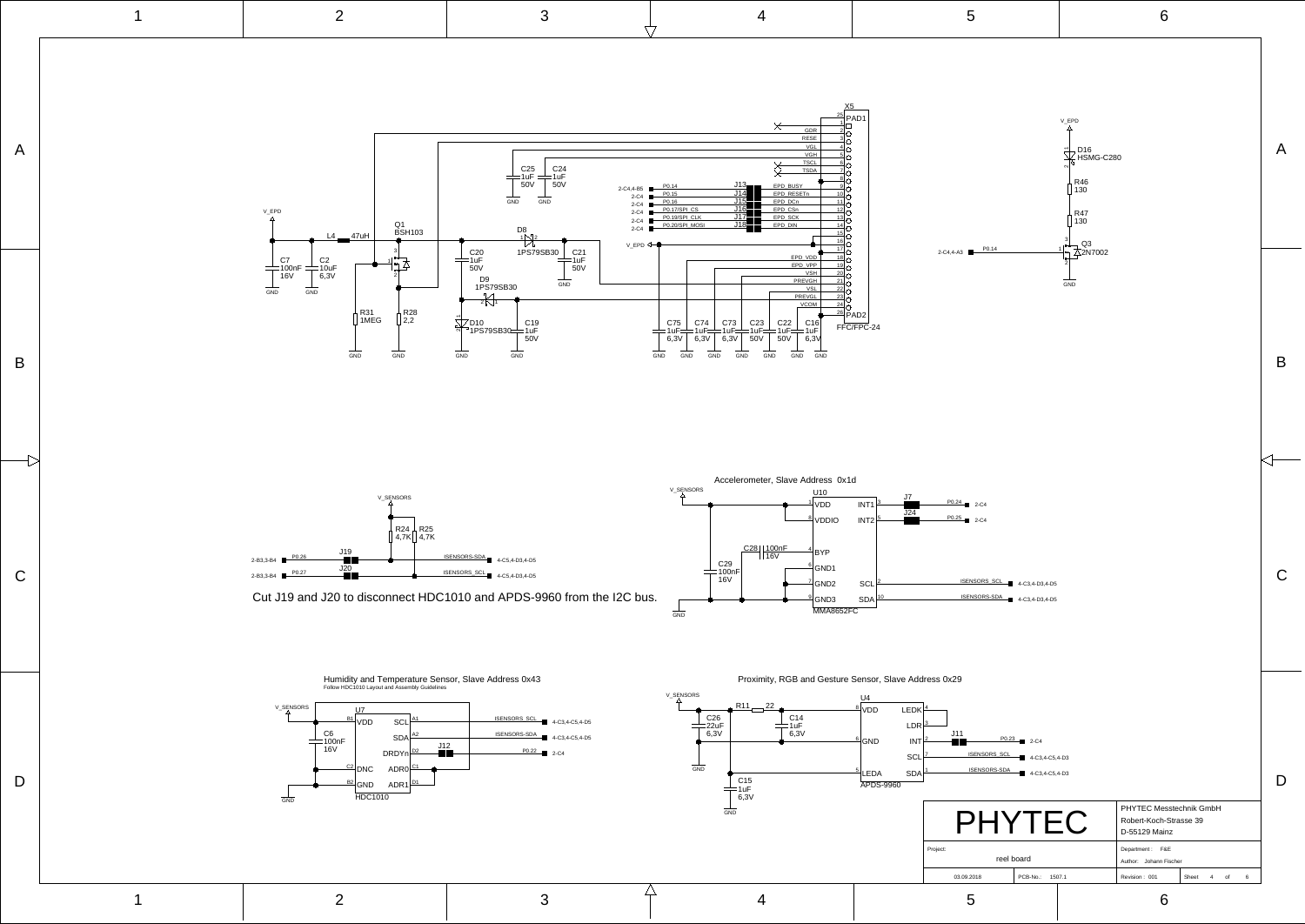<span id="page-4-68"></span><span id="page-4-67"></span><span id="page-4-66"></span><span id="page-4-65"></span><span id="page-4-64"></span><span id="page-4-63"></span><span id="page-4-62"></span><span id="page-4-61"></span><span id="page-4-60"></span><span id="page-4-59"></span><span id="page-4-58"></span><span id="page-4-57"></span><span id="page-4-56"></span><span id="page-4-55"></span><span id="page-4-54"></span><span id="page-4-53"></span><span id="page-4-52"></span><span id="page-4-51"></span><span id="page-4-50"></span><span id="page-4-49"></span><span id="page-4-48"></span><span id="page-4-47"></span><span id="page-4-46"></span><span id="page-4-45"></span><span id="page-4-44"></span><span id="page-4-43"></span><span id="page-4-42"></span><span id="page-4-41"></span><span id="page-4-40"></span><span id="page-4-39"></span><span id="page-4-38"></span><span id="page-4-37"></span><span id="page-4-36"></span><span id="page-4-35"></span><span id="page-4-34"></span><span id="page-4-33"></span><span id="page-4-32"></span><span id="page-4-31"></span><span id="page-4-30"></span><span id="page-4-29"></span><span id="page-4-28"></span><span id="page-4-27"></span><span id="page-4-26"></span><span id="page-4-25"></span><span id="page-4-24"></span><span id="page-4-23"></span><span id="page-4-22"></span><span id="page-4-21"></span><span id="page-4-20"></span><span id="page-4-19"></span><span id="page-4-18"></span><span id="page-4-17"></span><span id="page-4-16"></span><span id="page-4-15"></span><span id="page-4-14"></span><span id="page-4-13"></span><span id="page-4-12"></span><span id="page-4-11"></span><span id="page-4-10"></span><span id="page-4-9"></span><span id="page-4-8"></span><span id="page-4-7"></span><span id="page-4-6"></span><span id="page-4-5"></span><span id="page-4-4"></span><span id="page-4-3"></span><span id="page-4-2"></span><span id="page-4-1"></span><span id="page-4-0"></span>![](_page_4_Figure_0.jpeg)